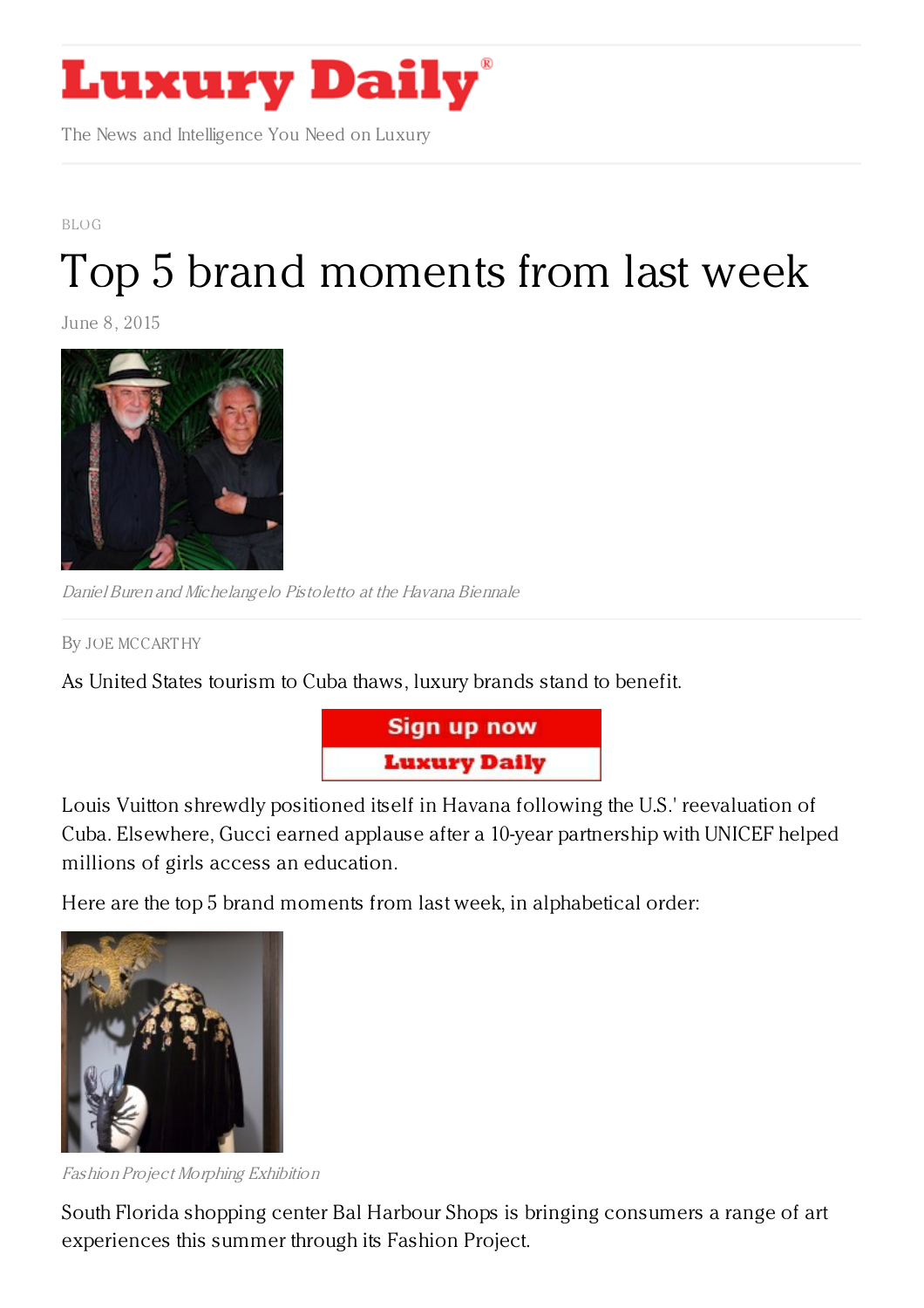Fashion Project events trace the evolution of fashion over time and explore the many minds that contribute to lasting trends, showing how sartorial choices influence the broader culture. Driven partly by Art Basel Miami, affluent coastal areas of Florida are attracting consumers with an appetite for art who will appreciate the chance to broaden their awareness of fashion (see [story](https://www.luxurydaily.com/bal-harbour-shops-caters-to-growing-interest-in-art-through-cultural-space/)).



Video still from Cartier's Paris Nouvelle Vague film

French jeweler Cartier is celebrating the "extravagant nights" that can be had in Paris with a film for its Paris Nouvelle Vague collection.

The one-minute video centers on a series of chance encounters between a man and a bejeweled woman on the streets of the city. Throughout the film, Cartier's baubles become part of the action and narrative, using product placement in an [engrossing](https://www.luxurydaily.com/cartier-captures-adventurous-parisian-spirit-in-exuberant-narrative/) way (see story).



Gucci's Growing Tall, video still

Over its 10-year partnership with charity organization UNICEF, Italian fashion house Gucci has helped more than 7.5 million children in Asia and sub-Saharan Africa.

To commemorate this milestone, as well as to highlight children helped by the partnership, Gucci commissioned a short video showing the impact education can have on the lives of young girls. Luxury brands often team with philanthropic initiatives to give back to the community in a host of ways from environmental campaigns to educational efforts (see [story](https://www.luxurydaily.com/gucci-unicef-continue-to-bring-education-to-underprivileged-girls/)).